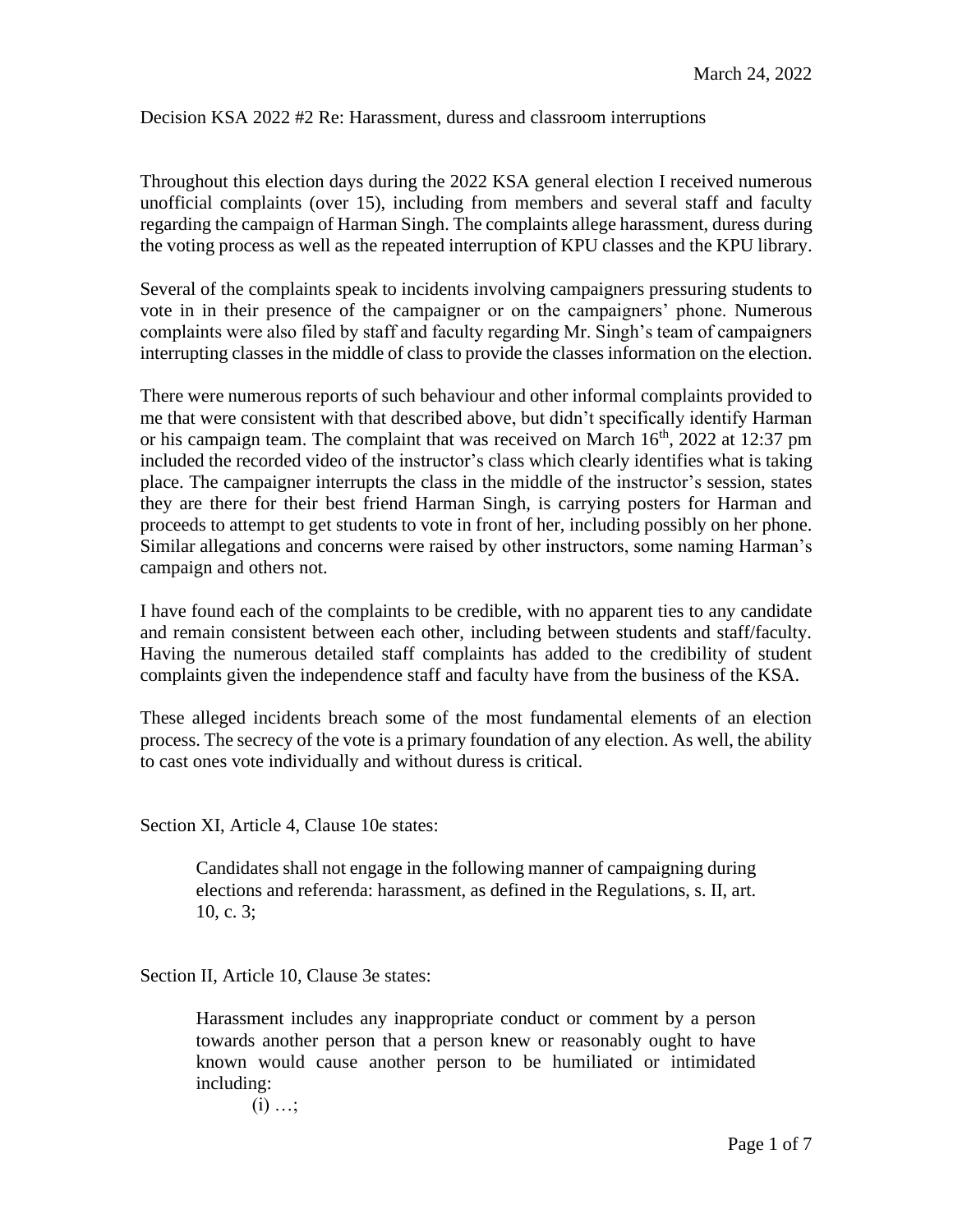(ii) verbal advances, undue attention, invitations, or physical advances where a reasonable person ought to know that such behaviour is unwelcome;

The campaigning at hand was clearly a violation of this rule.

Section XI, Article 4, Clause 9a/b states:

If a candidate seeks to campaign by speaking before a class in a classroom: candidates shall seek permission from the individual faculty members to speak to that … individual faculty member's class before that class begins;

Several of the complaints clearly highlight that campaigners for Harman Singh interrupted their class in the middle of class with the request to speak to the classroom. Numerous staff raised concerns about the candidates or their campaigners interrupting their classes rather than requesting to speak to their classes prior to the start of class. It is not the duty of the instructor to know that interrupting the class is not allowed under the KSA rules and it seems the majority of instructors provided goodwill and allowed campaigners to speak to the class in the middle of class time, though in many cases the instructors cut the campaigners short when they felt uncomfortable with campaigners' aggressive request for students to vote right then in there in the presence of the campaigners.

I further note that the KPU library was forced to put large signs on their entrance forbidding campaigning in their facility after witnessing and receiving so many complaints of aggressive campaigning. When campus security attempted to enforce these measures, according to campus security the campaigns would cease for a time, but return when security officers were no longer present.

On the balance of probabilities, I find the allegations made in the complaints submitted to me by other students and staff as credible and I don't believe these cases to be isolated. While the incidents may not have been carried out by Harman Singh himself, he is responsible for those campaigning on his behalf as well. As well, Mr. Singh has expressed concern that this may have been a conspiracy from his opponent. I have no indication whatsoever that the complainants have any connection to Mr. Singh's opponent and believe they were students and staff that were very frustrated with the aggressive nature of the campaign between the candidates.

Candidates enter into an election process that is a serious matter. By completing a nomination package that includes references to important clauses of the rules and informs prospective candidates to read the bylaws and regulations, the candidates take responsibility understand and follow the rules and regulations.

Given the above-described harassment, intimidation and duress during the voting process, I have determined that serious violations that erode the trust of the KSA membership took place. As well, significant and unacceptable interruption took place with regard to the conduct of KPU classes. Given this, Harman Singh is disqualified from this election.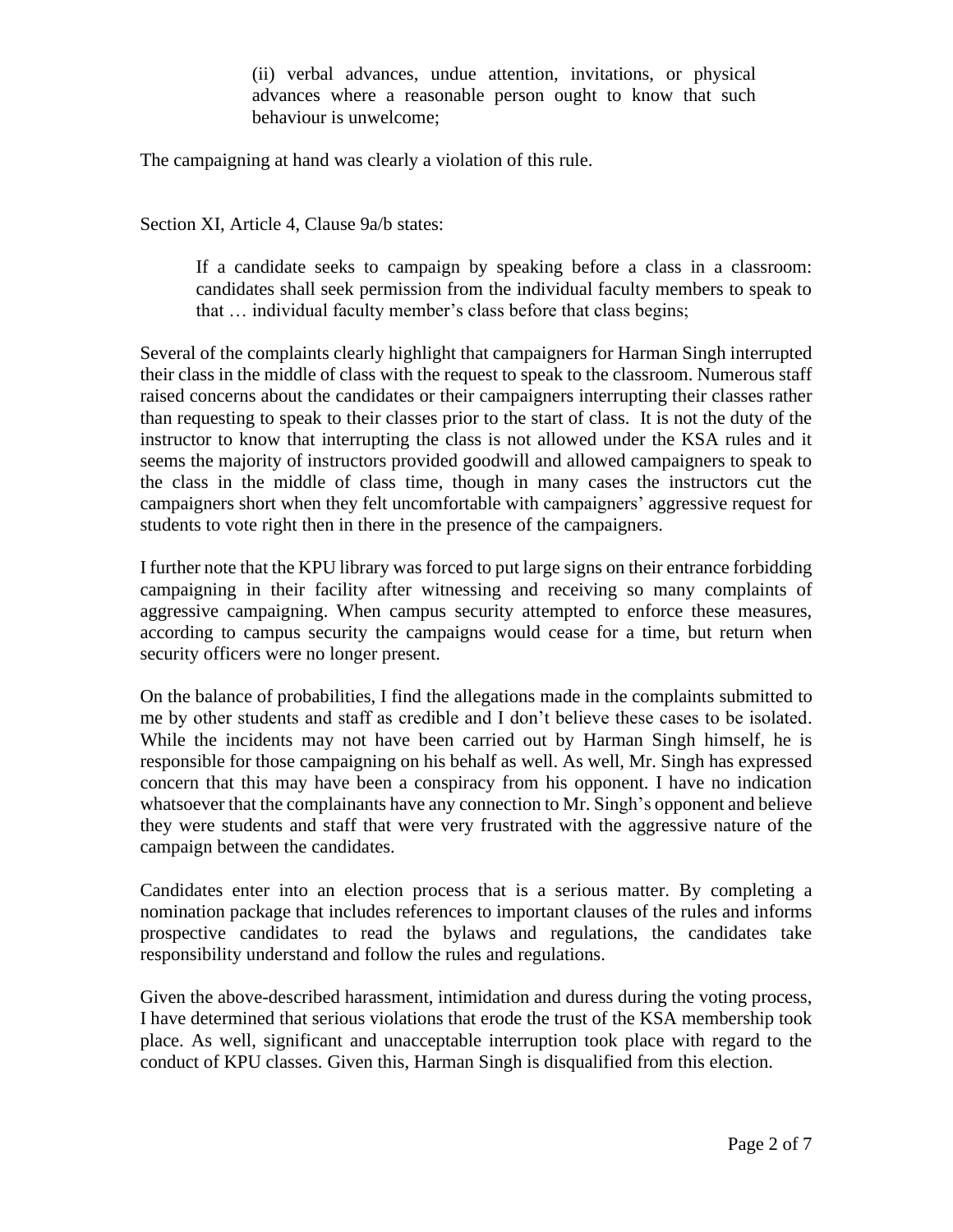I note that Mr. Singh has 48 hours from the time they receive this decision to submit an appeal in the manner set forth in Section XI, Article 11 of the KSA regulations. Appeals may be sent to: [complaints@kusa.ca](mailto:complaints@kusa.ca)

\_\_\_\_\_\_\_\_\_\_\_\_\_\_\_\_\_\_\_

Ron Laufer Chief Returning Officer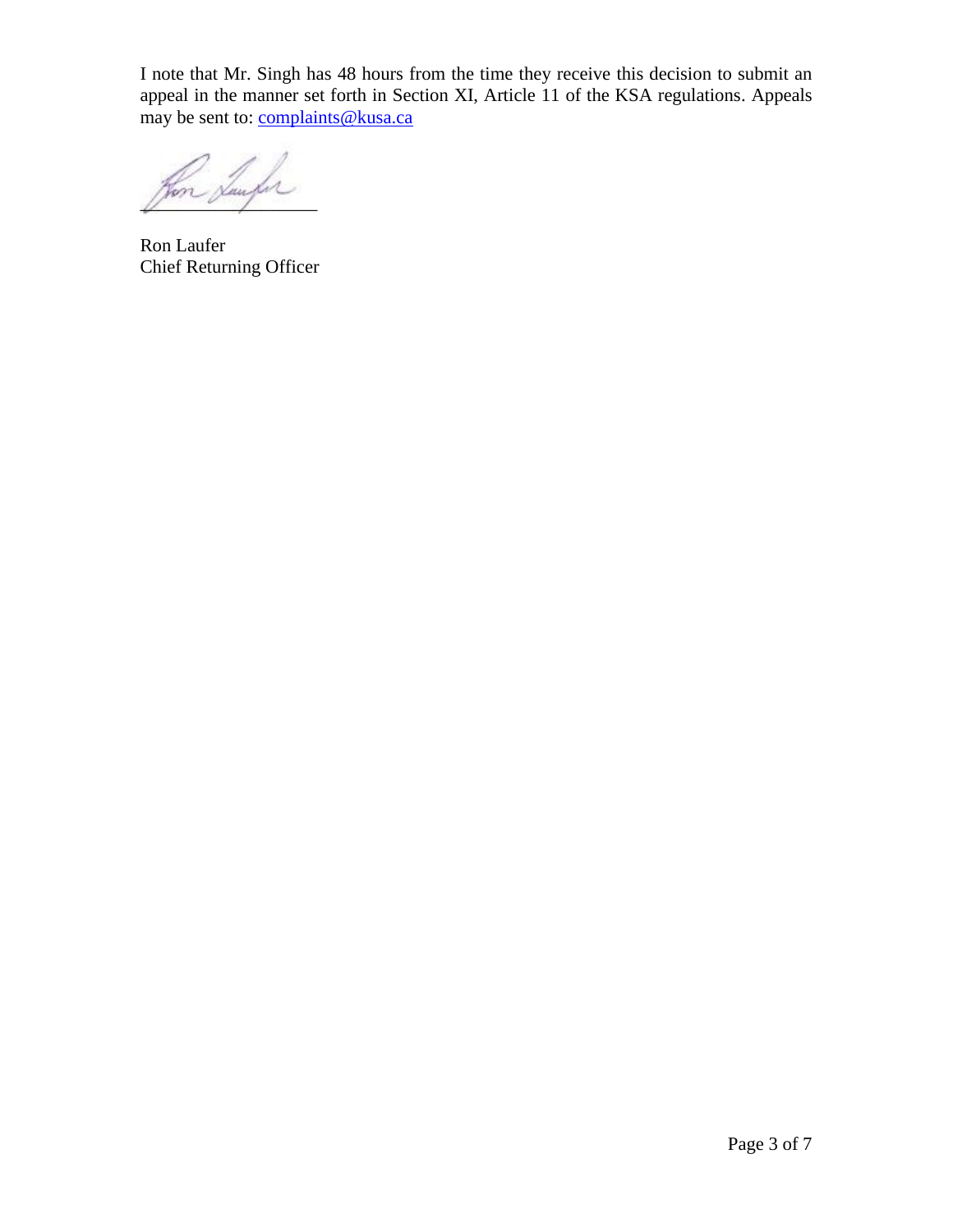## **Listing of the most pertinent unofficial complaints**

**Sent:** Wednesday, March 16, 2022 5:45:40 PM **To:** KSA Elections <elections@kusa.ca> **Subject:** Funny Business at Richmond Campus

Hi Ron,

I spend some of my time at the Richmond campus and I notice there seems to be some funny business going on with this KSA election. Personally, last night I witnessed three individuals (not sure if they are all candidates and acting as a slate?) hover of a student and ask random students on campus to vote for them using their phones etc.

I have video of these people from last night, if you're interested because it just felt a little wrong to me.

Today I had a KPU staff member tell me another group (not sure if they're the same people) say that they are doing the same thing "vote for my brother, here's my phone". She said she has photos of them which she can provide if needed (I did not ask for these or request that they be made).

Just thought I'd send you a tip in case you have anyone on campus right now that can investigate. They are in the atrium in the main building.

Wed 3/16/2022 4:39 PM To: KSA Elections

Hey Ron,

Had a moment to talk with one of them - he said he was representing Harman and the guy who was doing the representing was \*\*\*\*\*\*\*\*.

I asked what they were doing, and they seemed a little evasive "oh we're just telling people it's voting day" when \*\*\*\* (the young man in the {\*\*\*\*\* colour} turban) admitted he himself was promoting **Harman**.

Attached are a zip file - all these should be dated but three videos are from yesterday and one from today (I think it might be duplicated).

Second Photos.zip are from the KPU staff member.

**Sent:** Wednesday, March 16, 2022 4:01 PM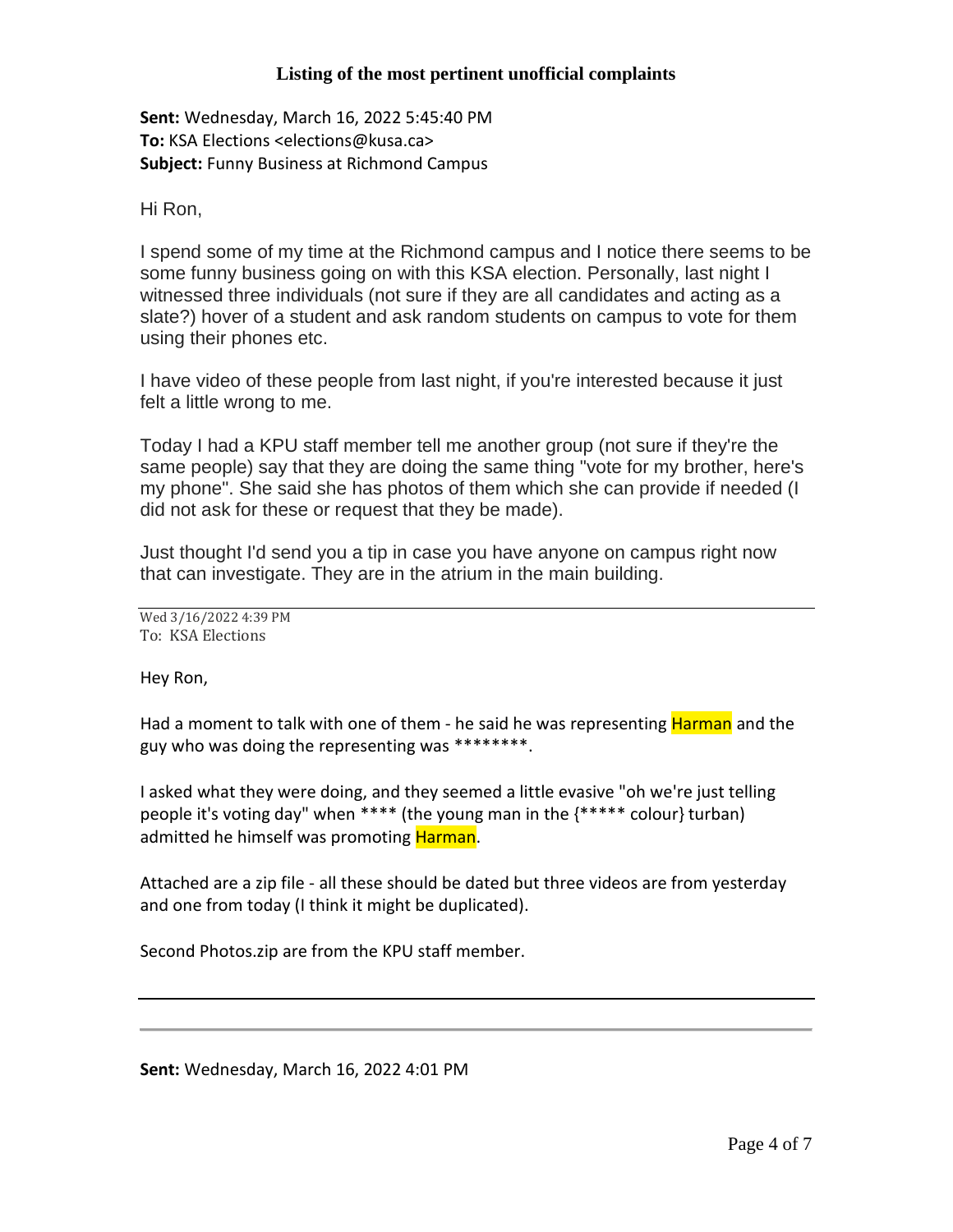## **To:** info <info@kusa.ca> **Subject:** Concerns about aggressive reminders to vote

Hi,

I am an instructor at KPU, and several of my students have mentioned today that they felt uncomfortable with the way they were approached to vote.

One student mentioned that students waited at the stairway exit to ask everyone who passes by if they had voted. They ended up going the long way around just to avoid them when she had to go to her car to get her laptop.

Another student came into class early, and I was in the room already. A student asked if he could talk to my student. I saw no reason to say no, so I let him in. Afterwards, my student told me that they had already said no to him in the hallway but he followed them to the class just to get them to scan the QR code and vote.

In all my 16 years at KPU, I have never seen such aggressive push to get students to vote. I am letting you know that at least 3 students have voiced discomfort to me, and I, too, feel that this is excessively aggressive. Please address this issue.

{note - Election Officer redacts and greatly edits much of this email, but summarizes by stating what Security Officers state}

From: Sent: Thursday, March 17, 2022 10:28 AM To: Subject: RE: KSA Elections - Tues March 15 to Thur March 17

Good morning,

Harman Preet Singh was stopped multiple times in the library and told to leave. When Security officers leave, the campaigners return. The library is very frustrated by noncompliance, even after a big sign was put up by the Library entrance. Harman is always seen without mask with his supporters.

On Mar 16, 2022, at 12:37 PM, \*\*\*@kpu.ca> wrote:

## Dear \*\*\*\*\*,

I am a faculty member of the School of Business. I have a concern about the KSA general election that is happening from Tuesday to Thursday.

I had a class yesterday morning (Tuesday) from 10am to 1pm. I was interrupted by a student, and I initially thought this was a student late to the class. So, I opened the door and let this student into the class.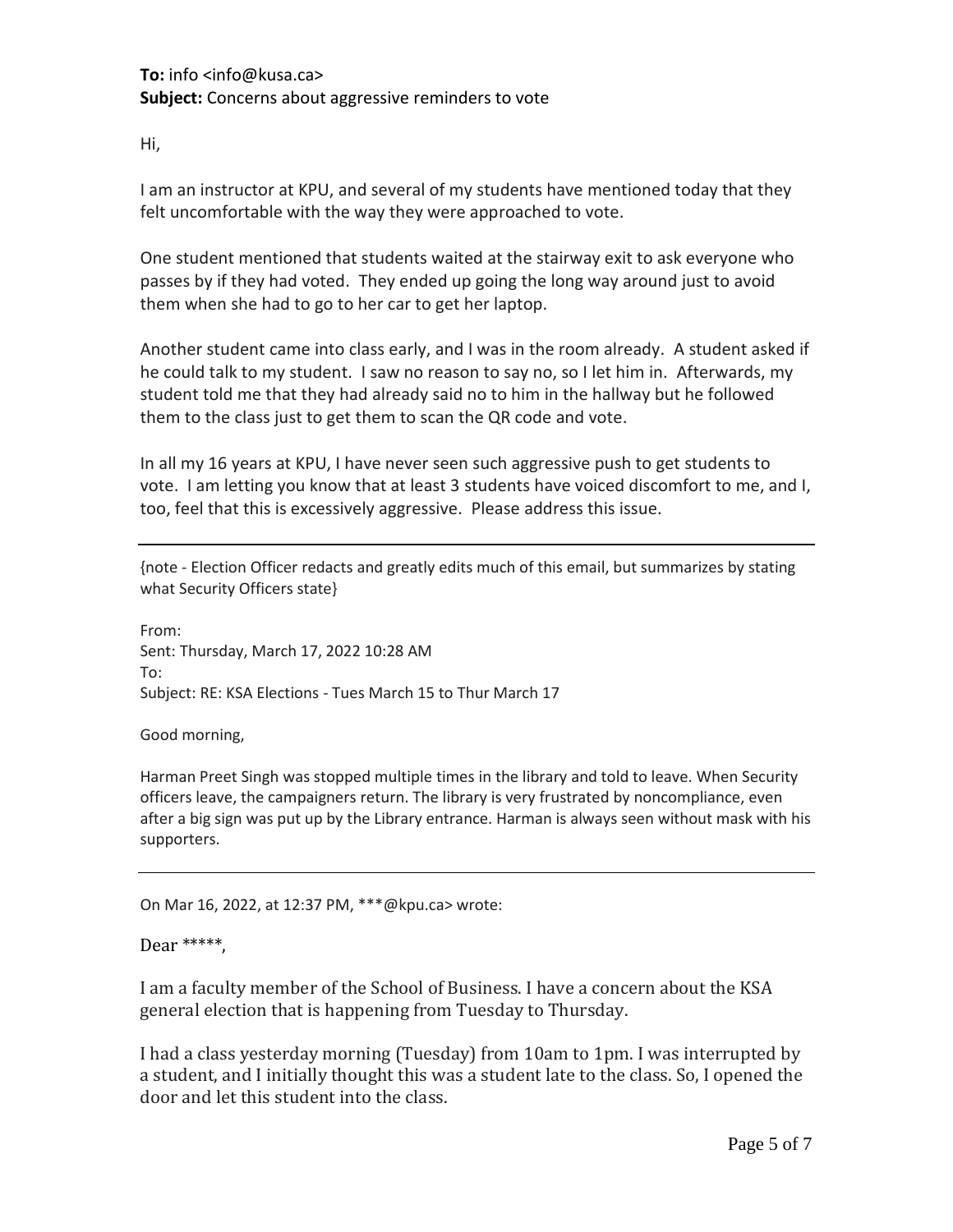This student was promoting the KSA General election for a particular candidate. The promotion was strange as she describes that the student should vote for her friend. This promoter has no real information about why the students should vote for this candidate. A moment later, she took out her cell phone and asked the students in the class to use this phone to vote for her friends and wanted the students to do it right there during class. Obviously, I did not let this happen during the class. As I mentioned in the class that you can promote but voting should be a choice. I would invite everyone to look at the candidate's information before voting for anyone.

What shocked me is that I saw the same scene on the hallway in the Richmond campus yesterday and today, there were about 10 promoters who aggressively stopped every student who was entering the campus and asked them to vote using the promoter's cellphone. I obviously have no idea if all candidates are doing the same thing.

Best regards,

\*\*\*\*

Election Officer Report – I was sent a video of this class and the campaigner interrupting the class in progress. The campaigner was clearly representing Harman, had posters for Harman, did not request permission to speak to the class in advance of the class (as required) and attempted to get students to vote in real time in the class with her help (contrary to regulations).

**From:** \*\*\* **Sent:** Thursday, March 17, 2022 10:32 AM **To:** \*\*\* **Subject:** Aggressive campaign students

Hi \*\*\*\*,

I was teaching yesterday in Fir building and was interrupted in the middle of lecture four times by a large group of mostly male students wanting to solicit votes from the students in my class. This has been going on for more than a week, I believe, but it has reached a new and disturbing level. These students, many of them maskless, were very insistent and would not take no for an answer.

Afterwards, I received the following email from one of our instructors:

*This afternoon, a group of about eight students approached the door of my classroom during my class time and introduced themselves as campaigners for the KSA elections. They requested permission to come into my class to speak to my students. This is not my concern in the matter, although as I recall, students campaigning for the KSA used*